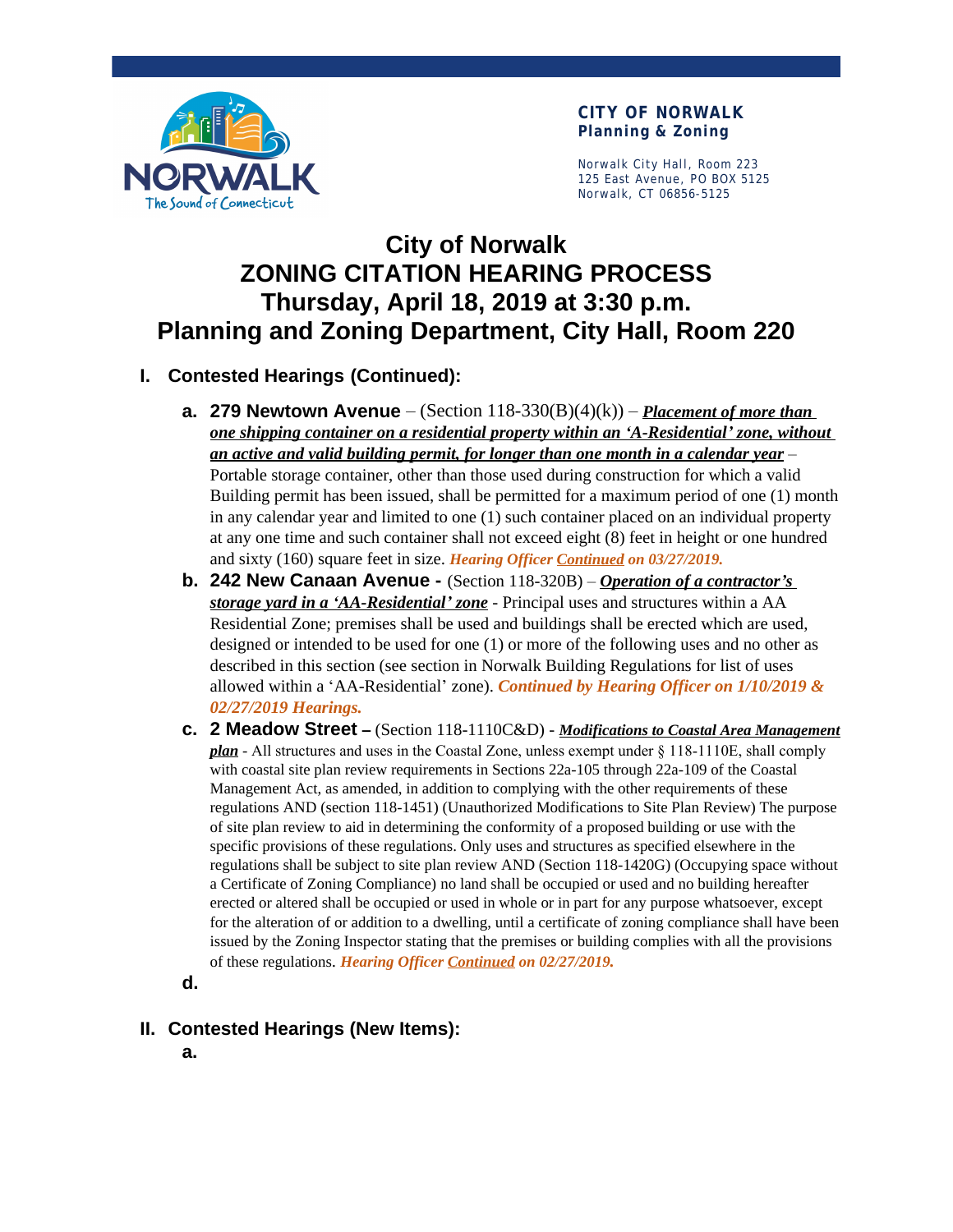

#### **CITY OF NORWALK Planning & Zoning**

Norwalk City Hall, Room 223 125 East Avenue, PO BOX 5125 Norwalk, CT 06856-5125

## **III. Uncontested Hearings (New Items):**

- **a. 51 East Avenue** (Section 118-1420E) *Occupying land or a space, without a zoning application or in contravention of a zoning application* -It shall be unlawful to construct or alter any building or structure, or any part thereof, until the *application* and plans herein required shall have been approved by the Zoning Inspector and a written zoning approval issued. The Zoning Inspector shall approve or reject any application or plan or amendment thereto filed with him within a reasonable time provided that no zoning violation exists on the property and, if approved, shall promptly issue a zoning approval therefor **AND** (Section 188-1420F) – *Occupying a land, or space, without a zoning approval, or in contravention of a zoning approval* - The Zoning Inspector may issue a *zoning approval* for the construction of part of a building or structure when plans and detailed statements have been presented for the same, before the complete plans and detailed statements of said building or structure have been submitted or approved **AND** (118-1420G) – *Occupation of a land, or space, without a Certificate of Zoning Compliance, or in contravention of an issued Certificate of Zoning Compliance* - No land shall be occupied or used and no building hereafter erected or altered shall be occupied or used in whole or in part for any purpose whatsoever, except for the alteration of or addition to a dwelling, until a *certificate of zoning compliance* shall have been issued by the Zoning Inspector stating that the premises or building complies with all the provisions of these regulations.
- **b. 23 Ridgewood Road**  (Section 1220J) *Creation of parking within the front setback (30 feet from front property line) of a property located within the 'B-Residential' zone* - All off-street parking and loading areas shall be arranged in an orderly manner so as to provide safe and convenient access for vehicles and pedestrians using the area AND (Section 118-340B4(m))- *Storage of more than 1 unregistered vehicle, and/or not in compliance with the setbacks of a 'D-residential zone'* - Storage of not more than one (1) unregistered motor vehicle, provided that such vehicle is located in accordance with the front, side and rear yard requirements of this zone.
- **c. 9 Neptune Avenue –** (Section 118-350B) *(Contractor's Yard) Storage of Contractor's Vehicles/Equipment/Material on a property within a 'C-Residential' zone* - Principal uses and structures within a C Residential Zone; premises shall be used and buildings shall be erected which are used, designed or intended to be used for one (1) or more of the following uses and no other as described in this section AND (Section 118- 1420E, F, & G) - *Converted garage without a zoning application, zoning approval, or Certificate of Zoning Compliance* – AND (Section 1220J) - *Creation of parking within the front setback* - All off-street parking and loading facilities, including all parking aisles and backup spaces needed for vehicle maneuvers into and out of parking spaces, shall be located to the rear of the required front setback line as now or hereafter established. The area between the street line and the front setback line, and on a corner lot, the side setback line along a street, except for the required access driveway and pedestrian sidewalk leading